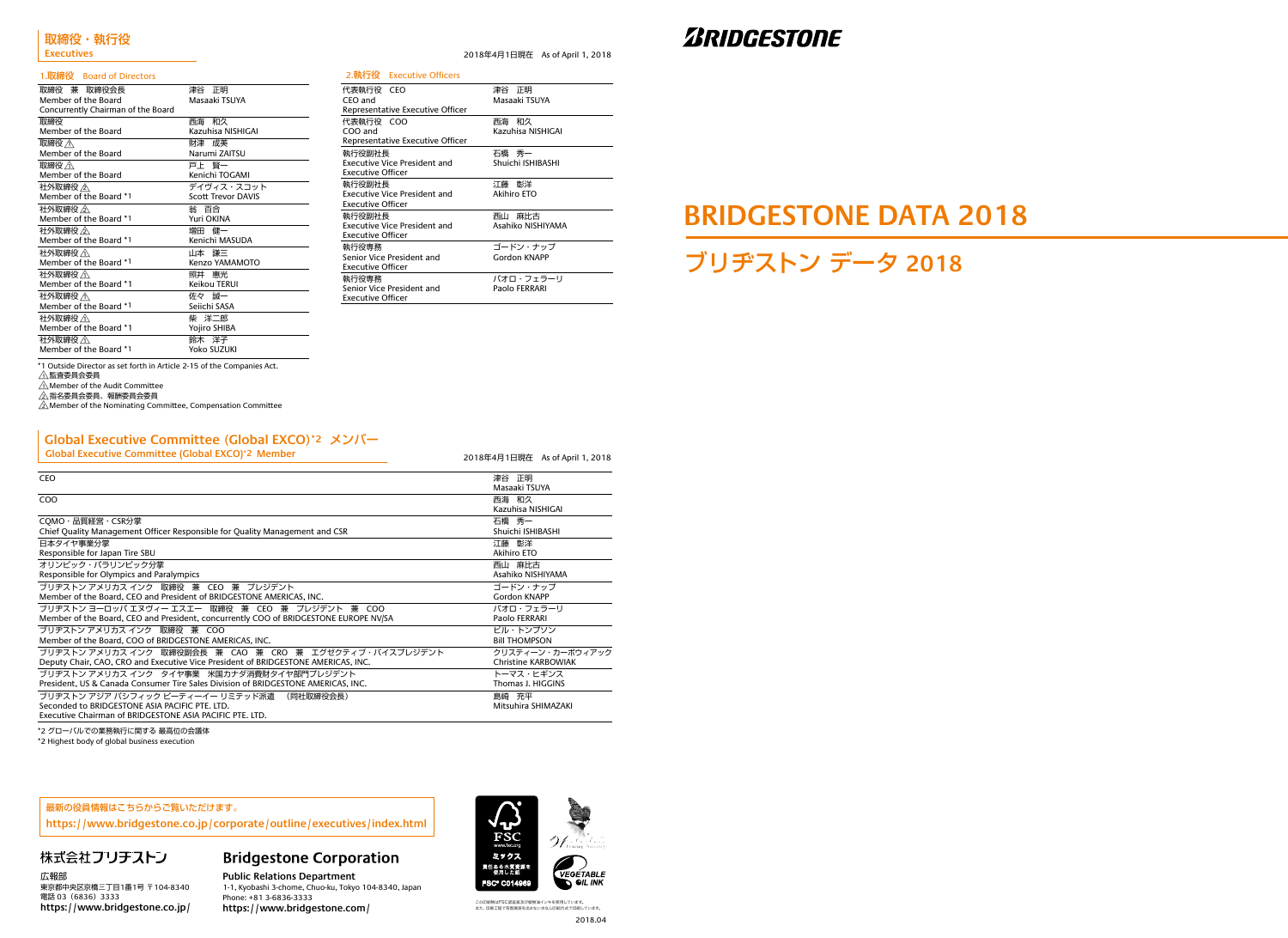#### 事業の内容(連結)

Products and Businesses (Consolidated)

| 社名                             | 株式会社ブリヂストン                                                                                                       |
|--------------------------------|------------------------------------------------------------------------------------------------------------------|
| <b>Company Name</b>            | <b>Bridgestone Corporation</b>                                                                                   |
| 本社所在地                          | 東京都中央区京橋三丁目1番1号 〒104-8340 電話 03-6836-3001                                                                        |
| <b>Headquarters</b>            | 1-1 Kyobashi 3-chome, Chuo-ku, Tokyo, 104-8340, Japan Phone: +81 3-6836-3001                                     |
| 設立年月日                          | 1931 (昭和6) 年3月1日                                                                                                 |
| Established                    | March 1, 1931                                                                                                    |
| 創業者                            | 石橋 正二郎                                                                                                           |
| <b>Founder</b>                 | Shojiro ISHIBASHI                                                                                                |
| 代表者                            | 取締役 代表執行役 CEO 兼 取締役会長 津谷 正明                                                                                      |
| <b>Representative Director</b> | Masaaki TSUYA, Member of the Board, CEO and Representative Executive Officer, Concurrently Chairman of the Board |
| 資本金                            | 1.263億5.400万円 (2017年12月31日現在)                                                                                    |
| Paid-in Capital                | JPY 126,354 million (As of December 31, 2017)                                                                    |
| 連結従業員数                         | 142.669人 (2017年12月31日現在)                                                                                         |
| Employees (Consolidated)       | 142,669 (As of December 31, 2017)                                                                                |

タイヤ事業 Tire Business





\*1 使用済みのタイヤのトレッド(接地部分)を取り除き、新たにトレッドゴムを加硫・圧着 して再使用すること。 \*1 Removing used tire treads and applying freshly vulcanized new treads so that the body of the tire can be reused safely





#### ソリューションビジネス Solutions Business

お客様のニーズを踏まえて、タイヤあるいは多角化という単体の商品だけでなく、メンテナンスなどのサービスやIT/センシング技術をユニークに組み合わせるこ とによる当社ならではの提案を行っていきます。

Leveraging the potential for more tightly integrating elements of the company's portfolio, the Bridgestone Group is working on new 'solutions' service packages by combining maintenance services, IT/sensing technology, tires and diversified products to meet the needs of customers.





#### 多角化事業 Diversified Products Business

New Tires + Retread\*1 + Service + IT

タイヤ + コンベヤベルト + ホース + サービス + IT Tires + Conveyor Belts + Hoses + Service + IT

\*3 N(noise):騒音、V(vibration):振動、H(harshness):ハーシュネス、の頭文字。 \*3 NVH stands for noise, vibration, and harshness.

### 会社概要 **About Bridgestone**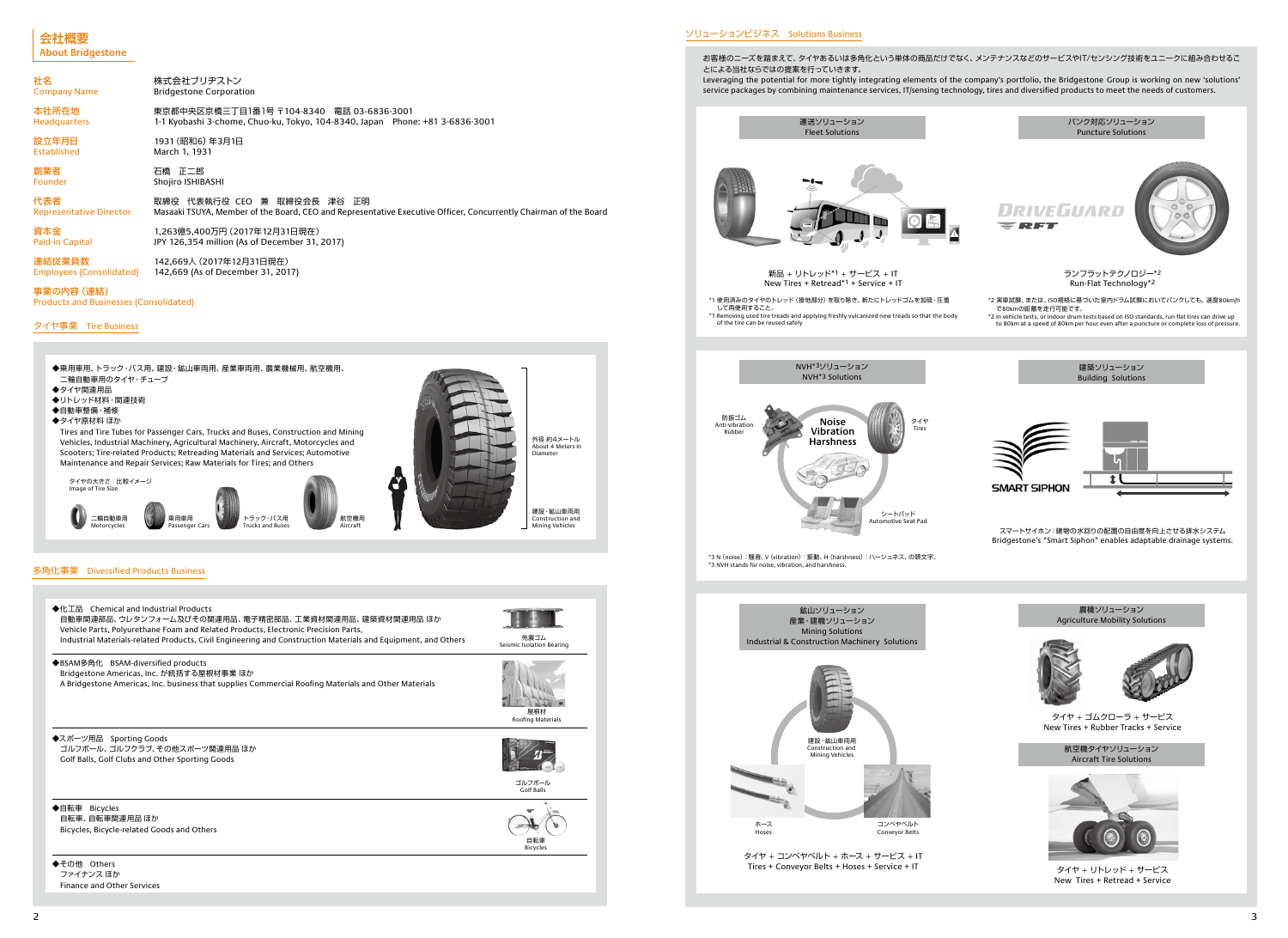

### 売上高・営業利益・経常利益・純利益



| Sales and Earnings                 |        |        |        | 単位:億円 (Yen in Hundred Millions) |        |
|------------------------------------|--------|--------|--------|---------------------------------|--------|
|                                    | 2013   | 2014   | 2015   | 2016                            | 2017   |
| 売上高 (Net Sales)                    | 35.680 | 36.739 | 37.902 | 33,370                          | 36.434 |
| 営業利益 (Operating Income)            | 4.381  | 4.780  | 5.172  | 4.495                           | 4,190  |
| 営業利益率 (Operating Income Ratio) [%] | 12.3   | 13.0   | 13.6   | 13.5                            | 11.5   |
| 経常利益 (Ordinary Income)             | 4.347  | 4.632  | 5.073  | 4.325                           | 4,005  |
| 純利益 (Net Income)*                  | 2.020  | 3.005  | 2.842  | 2.655                           | 2,882  |

資産 Assets

> 総資産(Total Assets) 総資産当期利益率(ROA)[%]

純資産(Net Assets)

自己資本当期利益率(ROE)[%]

2013 35,770 6.1 18,629 12.7

2014 39,609 8.0 21,466 15.5





#### 研究開発費・設備投資・減価償却費

| R&D, Capital Expenditure and Depreciation |       |       |       | 単位:億円 (Yen in Hundred Millio |       |
|-------------------------------------------|-------|-------|-------|------------------------------|-------|
|                                           | 2013  | 2014  | 2015  | 2016                         | 2017  |
| 研究開発費 (R&D)                               | 890   | 941   | 949   | 954                          | 997   |
| 設備投資 (Capital Expenditure)                | 2.749 | 2.963 | 2.535 | 1.941                        | 2.348 |
| 減価償却費 (Depreciation)                      | 1.761 | 1.883 | 2.023 | 1.880                        | 2,003 |
|                                           |       |       |       |                              |       |



2015 37,958 7.3 22,820 13.3

2016 37,160 7.1 23,458 11.8



2017 39,590 7.5 24,027 12.5

 $\mathcal{L}$ 

#### 事業種別売上高\*1  $S<sub>0</sub>$ s by Business Segment<sup>\*</sup>

(%)



#### 市場別売上高\*1  $S$ ales by Market $^*$ 1

0 ■総資産当期利益率 (ROA) ■ 自己資本当期利益率 (ROE) 2013 2014 2015 2016 2017

| <b>SAILS DY DUSTILESS SECTION 1</b> |        |        |        | 単位:億円 |
|-------------------------------------|--------|--------|--------|-------|
|                                     | 2013   | 2014   | 2015   | 20    |
| タイヤ (Tires)                         | 30.336 | 30.886 | 31.682 | 27.5  |
| 多角化 (Diversified Products)          | 5.344  | 5.853  | 6.220  | 5.7   |
|                                     |        |        |        |       |

| <b>SAILS DY MAINEL</b>             |        |        |        | 単位:億円 |
|------------------------------------|--------|--------|--------|-------|
|                                    | 2013   | 2014   | 2015   | 20    |
| 日本 (Japan)                         | 6.748  | 6.940  | 6,619  | 6,5   |
| 米州 (The Americas)                  | 16,286 | 17,463 | 19,195 | 16,2  |
| 欧州・ロシア・中近東・アフリカ (EMEA) *2          | 4.250  | 4.341  | 4.198  | 4,9   |
| 中国・アジア大洋州 (China, Asia-Pacific) *3 | 8,396  | 7,994  | 7,889  | 5,6   |
|                                    |        |        |        |       |

資料出典: タイヤビジネス誌 - Global Tire Company Rankings Source : Tire Business − Global Tire Company Rankings

\*1 事業別売上高・市場別売上高:売上高は外部顧客に対する売上高。



- \*1 Sales by business segment and market:Sales to external customers.
- \*2 タイヤ事業SBU体制の再編により2016年から開示区分を一部見直しました。
- 2015年以前=欧州 2016年=欧州・中近東・アフリカ 2017年=欧州・ロシア・中近東・アフリカ \*2 Scope of Geographic segment is renewed in 2016 as a result of the restructuring of the Tire business SBUs. Until 2015 Europe ; 2016 Europe, Middle East & Africa ; 2017 Europe, Russia, Middle East & Africa
- \*3 タイヤ事業SBU体制の再編により2016年から開示区分を一部見直しました。
- 2015年以前=中国・アジア大洋州・中近東・アフリカ・ロシア 2016年=中国・アジア大洋州・ロシア 2017年=中国・アジア大洋州
- \*3 Scope of Geographic segment is renewed in 2016 as a result of the restructuring of the Tire business SBUs. Until 2015 China, Asia & Pacific, Middle East & Africa, Russia ; 2016 China, Asia & Pacific, Russia ; 2017 China, Asia & Pacific

\* 親会社株主に帰属する当期純利益。 Profit Attributable to Owners of Parent.

#### 売上高

#### 純利益\* Net Income

当社のIRサイトはこちらからご覧いただけます。 **https://www.bridgestone.co.jp/ir/library/index.html**



### 世界のタイヤ市場シェア(売上高ベース) **Global Tire Market Share (Based on Sales Figure)**

クーパー Cooper 1.9% ジーティー GITI 2.0% 中策ゴム Zhongce Rubber 2.1% 正新 Cheng Shin 2.6% 横浜ゴム Yokohama 2.8% ハンコック Hankook 3.3% 住友ゴム Sumitomo 4.0% コンチネンタル Continental 7.1%



#### **<**ご参考:**1987**年**> <2016**年**>**

※円グラフの面積は、各企業のタイヤ売上高合計に比例しています。 1987年:40,250百万米ドル 2016年:151,000百万米ドル ※The size of pie charts indicate total tire sales of each company. The total of tire sales in 1987 was 40,250 and 151,000 in 2016.(Us dollars in Millions)

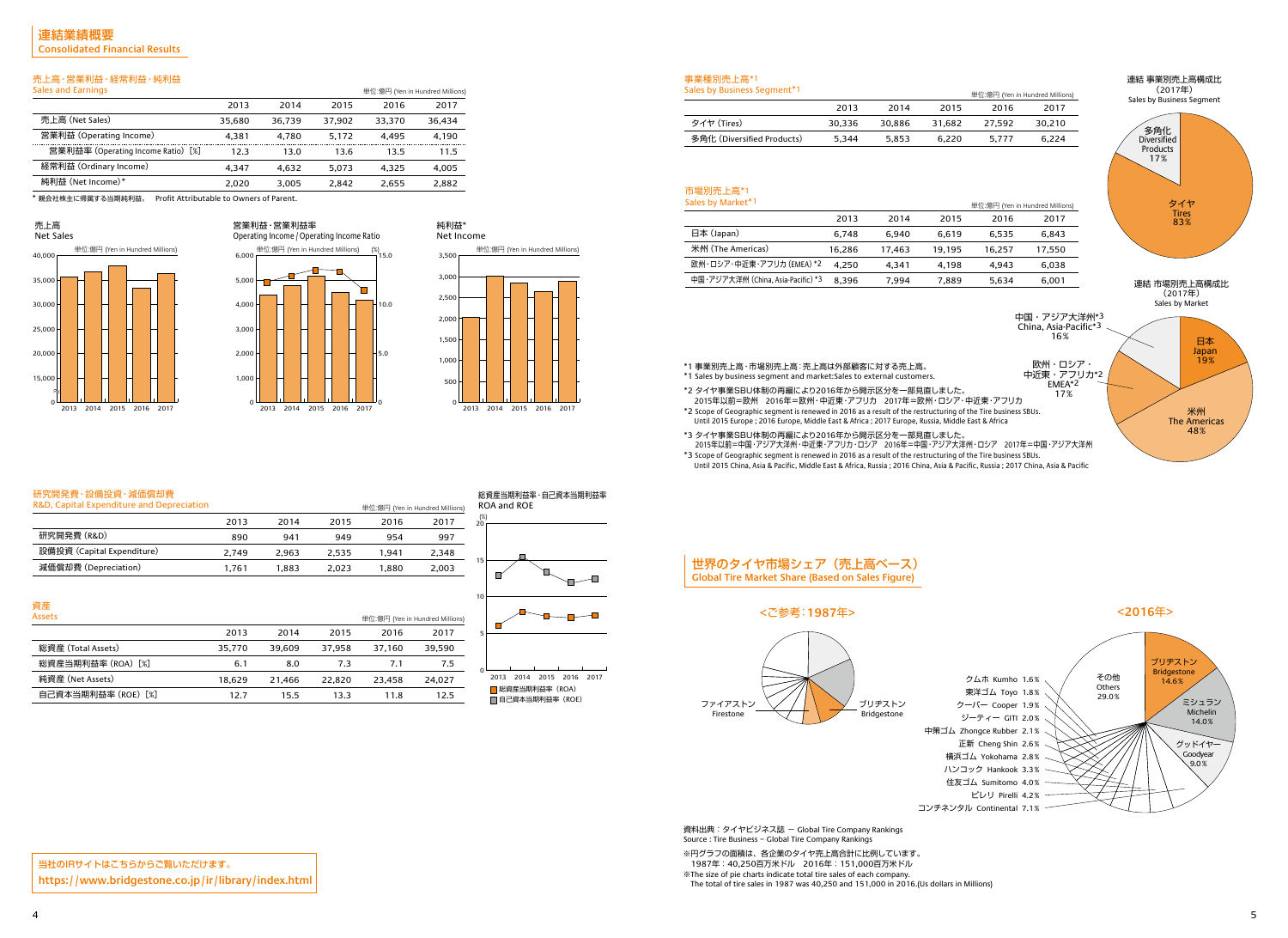

**24**

 $\sigma_{\rm eff}$ 

**23**

**22**

**20**

**21** 22

14

6 7

(\*3)Other tire related plants include retread plants for aircraft tires outside Japan and plants for retreading materials, molds and machineries for tires and steel cords.

### ブリヂストングループの生産概要

**Summary of Bridgestone's Manufacturing**

#### 生産拠点数(2018年4月1日現在) **Number of Manufacturing Plants (As of April 1, 2018)**

#### 研究開発拠点数(2018年4月1日現在) **Number of R&D Facilities (As of April 1, 2018)**

|                       | 世界26カ国で稼動(*1) In operation in 26 countries worldwide (*1) |              |                                         |                      |              |              |
|-----------------------|-----------------------------------------------------------|--------------|-----------------------------------------|----------------------|--------------|--------------|
|                       |                                                           | 米州           | 州・中近東<br>欧<br>アフリカ・ロシア                  | 中国・アジア・大洋州           | 日<br>本       | 合 計          |
|                       |                                                           | THE AMERICAS | EUROPE / MIDDLE EAST<br>AFRICA / RUSSIA | CHINA / ASIA PACIFIC | <b>JAPAN</b> | <b>TOTAL</b> |
| タイヤ                   | 新品タイヤ工場 (*2) New Tire Plants (*2)                         | 15           | 13                                      | 13                   | 10           | 51           |
| Tire                  | タイヤ関連工場 (*3) Other Tire Related Plants (*3)               | 9            | 3                                       | 4                    | 11           | 27           |
|                       | 計<br>Total                                                | 24           | 16                                      | 17                   | 21           | 78           |
| 原材料工場                 | <b>Raw Materials Plants</b>                               | 6            | $\mathcal{P}$                           |                      | 2            | 17           |
| 多角化製品工場               | <b>Diversified Products Plants</b>                        | 23           | 3                                       | 16                   | 27           | 69           |
| 生産拠点数                 | 合計 Number of Plants Total                                 | 53           | 21                                      | 40                   | 50           | 164          |
| 現在建設中                 | 新品タイヤ工場 (*2) New Tire Plants (*2)                         | $\Omega$     | 0                                       |                      | $\Omega$     |              |
| Under<br>Construction | タイヤ関連工場 (*3) Other Tire Related Plants (*3)               | 0            | 0                                       |                      | 0            |              |
|                       | 原材料工場<br><b>Raw Materials Plants</b>                      | $\Omega$     | 0                                       | $\Omega$             | 0            | 0            |
|                       | 多角化製品工場<br><b>Diversified Products Plants</b>             | $\mathbf{0}$ | $\Omega$                                | $\Omega$             | $\Omega$     | $\Omega$     |
|                       | 計<br>Total                                                | 0            | 0                                       | 2                    | 0            | 2            |

(\*1)新品タイヤ工場(21カ国)にタイヤ関連工場(+2カ国)、原材料工場(+1カ国)、多角化製品工場(+2カ国)を合計<br>(\*2)新品タイヤ工場:海沿のタイヤ工場、及び新品チューブ・フラップ工場<br>(\*3)タイヤ関連工場:海外の航空機用リトレッドタイヤ工場、リトレッド用部材工場、タイヤ金型工場、タイヤ・スチールコード製造設備等の製造工場

(\*1) +2 countries from other tire related plants, +1 country from raw materials plants, + 2 countries from diversified products plants are added to 21 countries from new tire plants.<br>(\*2) New tire plants include new tire p

|              |                         | 米 州<br>THE AMERICAS | <b>AFRICA / RUSSIA</b> | 欧 州・中近東 <mark>中国・アジア・大洋州</mark><br>アフリカ・ロシア<br>EUROPE / MIDDLE EAST CHINA / ASIA PACIFIC | 日本<br><b>JAPAN</b> | 合 計<br><b>TOTAL</b> |
|--------------|-------------------------|---------------------|------------------------|------------------------------------------------------------------------------------------|--------------------|---------------------|
| 技術センター       | <b>Technical Center</b> |                     |                        |                                                                                          |                    | 6                   |
| ■プルービンググラウンド | Proving Ground          |                     |                        |                                                                                          |                    | 10                  |

#### グローバルタイヤ生産概要

### **Summary of Global Tire Production**

#### 米州 **THE AMERICAS**

連結所在地別タイヤ生産ゴム量  $(2017年)$ 

| 新品タイヤ工場・タイヤ関連工場(24)<br>New Tire Plants / Other Tire Related Plants |                                                  |                                           |  |  |
|--------------------------------------------------------------------|--------------------------------------------------|-------------------------------------------|--|--|
|                                                                    | 工場所在地                                            | 生産品目                                      |  |  |
|                                                                    | Location                                         | Products                                  |  |  |
| アメリカ                                                               | デモイン アイオワ                                        | 農業機械用タイヤ                                  |  |  |
| U.S.A.                                                             | Des Moines, Iowa                                 | <b>Agricultural Machinery Tires</b>       |  |  |
|                                                                    | ラッセルビル アーカンソー<br>Ø                               | チューブ・フラップ                                 |  |  |
|                                                                    | Russellville, Arkansas                           | <b>Tubes and Flaps</b>                    |  |  |
|                                                                    | ブルーミントンイリノイ<br>€                                 | 建設・鉱山車両用タイヤ                               |  |  |
|                                                                    | <b>Bloomington, Illinois</b>                     | Off-the-road Tires                        |  |  |
|                                                                    | ラバーン テネシー                                        | タイヤ                                       |  |  |
|                                                                    | Ø<br>LaVergne, Tennessee                         | Tires                                     |  |  |
|                                                                    | ウィルソン ノースカロライナ                                   | タイヤ                                       |  |  |
|                                                                    | Wilson, North Carolina                           | <b>Tires</b>                              |  |  |
|                                                                    |                                                  | タイヤ                                       |  |  |
|                                                                    | <b>●</b> ウォーレン テネシー<br>Warren, Tennessee         | <b>Tires</b>                              |  |  |
|                                                                    | エイケン サウスカロライナ                                    | タイヤ                                       |  |  |
|                                                                    | Z<br>Aiken, South Carolina                       | <b>Tires</b>                              |  |  |
|                                                                    |                                                  | 建設・鉱山車両用タイヤ                               |  |  |
|                                                                    | ❶ エイケン サウスカロライナ<br>❸ Aiken, South Carolina       | Off-the-road Tires                        |  |  |
|                                                                    | マヨダン ノースカロライナ                                    | 航空機用リトレッドタイヤ                              |  |  |
|                                                                    | $\boldsymbol{\Theta}$<br>Mayodan, North Carolina | <b>Retread Tires for Aircraft</b>         |  |  |
|                                                                    |                                                  | リトレッド用部材                                  |  |  |
|                                                                    |                                                  | <b>Retreading Materials</b>               |  |  |
|                                                                    | <b>1 アビレーン テキサス</b>                              | リトレッド用部材                                  |  |  |
|                                                                    | Abilene, Texas                                   | <b>Retreading Materials</b>               |  |  |
|                                                                    |                                                  | リトレッド用部材                                  |  |  |
|                                                                    | クリフィンジョージア<br>Griffin, Georgia                   | <b>Retreading Materials</b>               |  |  |
|                                                                    |                                                  |                                           |  |  |
|                                                                    | <b>B</b> マスカティーン アイオワ<br>Muscatine, Iowa         | リトレッド用製造設備<br><b>Retreading Equipment</b> |  |  |
|                                                                    |                                                  |                                           |  |  |
|                                                                    | マンシー インディアナ<br>Ø                                 | リトレッド用金型・製造設備                             |  |  |
|                                                                    | Muncie, Indiana                                  | <b>Retreading Molds and</b>               |  |  |
|                                                                    |                                                  | Equipment                                 |  |  |
| カナダ                                                                | ジョリエット ケベック<br>⊕                                 | タイヤ                                       |  |  |
| Canada                                                             | Joliette, Quebec                                 | <b>Tires</b>                              |  |  |
| メキシコ<br>Mexico                                                     | <b>C</b> クェルナバカ                                  | タイヤ                                       |  |  |
|                                                                    |                                                  | Tires                                     |  |  |
|                                                                    | モンテレー<br>17                                      | タイヤ<br>Tires                              |  |  |
|                                                                    | Monterrey                                        |                                           |  |  |
|                                                                    | レオン<br>⊕                                         | リトレッド用部材                                  |  |  |
|                                                                    | Leon                                             | <b>Retreading Materials</b>               |  |  |
| コスタリカ                                                              | <b>t</b> サンホセ                                    | タイヤ                                       |  |  |
| Costa Rica                                                         |                                                  | <b>Tires</b>                              |  |  |
| ブラジル<br><b>Brazil</b>                                              | $\Phi$ $(1-\overline{r})$                        | タイヤ                                       |  |  |
|                                                                    | Bahia                                            | <b>Tires</b>                              |  |  |
|                                                                    | サントアンドレ<br>Ø<br>Santo Andre                      | タイヤ                                       |  |  |
|                                                                    |                                                  | Tires                                     |  |  |
|                                                                    | カンピナス<br>22                                      | リトレッド用部材・製造設備                             |  |  |
|                                                                    | Campinas                                         | <b>Retreading Materials and</b>           |  |  |
|                                                                    |                                                  | Equipment                                 |  |  |
|                                                                    | マフラ<br>23)                                       | リトレッド用部材                                  |  |  |
|                                                                    | Mafra                                            | <b>Retreading Materials</b>               |  |  |
| アルゼンチン                                                             | ブエノスアイレス<br>☎                                    | タイヤ                                       |  |  |
| Argentine                                                          | <b>Buenos Aires</b>                              | <b>Tires</b>                              |  |  |

\*3 タイヤ事業SBU体制の再編により2016年から開示区分を一部見直しました。 2015年以前=中国・アジア大洋州・中近東・アフリカ・ロシア 2016年=中国・アジア大洋州・ロシア 2017年=中国・アジア大洋州 \*3 Scope of Geographic segment is renewed in 2016 as a result of the restructuring of the Tire business SBUs. Until 2015 China, Asia & Pacific, Middle East & Africa, Russia; 2016 China, Asia & Pacific, Russia; 2017 China,



| 原材料工場 (6)                   |                                                     |                                        |  |
|-----------------------------|-----------------------------------------------------|----------------------------------------|--|
| <b>Raw Materials Plants</b> |                                                     |                                        |  |
|                             | 工場所在地                                               | 生産品目                                   |  |
|                             | Location                                            | <b>Products</b>                        |  |
| アメリカ                        | クラークスビル テネシー<br>N)                                  | スチールコード                                |  |
| U.S.A.                      | Clarksville, Tennessee                              | <b>Steel Cord</b>                      |  |
|                             | レイクチャールズ ルイジアナ<br>$\left( 2\right)$                 | 合成ゴム                                   |  |
|                             | Lake Charles, Louisiana                             | <b>Synthetic Rubber</b>                |  |
|                             | オレンジ テキサス<br>(3)                                    | 合成ゴム                                   |  |
|                             | Orange, Texas                                       | <b>Synthetic Rubber</b>                |  |
|                             | キングスマウンテンノースカロライナ タイヤコード、工業用繊維<br>$\left( 4\right)$ |                                        |  |
|                             | Kings Mt., North Carolina                           | <b>Tire Cord and Industrial Fabric</b> |  |
|                             | ガストニア ノースカロライナ<br>(5)                               | 工業用繊維                                  |  |
|                             | Gastonia, North Carolina Industrial Fabric          |                                        |  |
| メキシコ                        | アルタミラ<br>6                                          | カーボンブラック                               |  |
| <b>Mexico</b>               | Altamira                                            | <b>Carbon Black</b>                    |  |

| <b>SUITININGLY OF GIODAL THE FLOUDCLION</b>            |                                       |      |      |      |                          |      |                                      |                                                                          |
|--------------------------------------------------------|---------------------------------------|------|------|------|--------------------------|------|--------------------------------------|--------------------------------------------------------------------------|
| タイヤ生産ゴム量<br>Tire Production Volume (Tonnage of Rubber) |                                       |      |      |      | 単位:万トン(Unit:10,000 tons) |      |                                      | Tire Production Volume<br>(Tonnage of Rubber)<br>by Geographical Segment |
|                                                        |                                       | 2013 | 2014 | 2015 | 2016                     | 2017 | 中国・アジア大洋州*3<br>China, Asia-Pacific*3 |                                                                          |
| 国内生産トン数 (Domestic)                                     |                                       | 52   | 51   | 48   | 47                       | 47   | 47万t                                 | 国内工場                                                                     |
| 海外生産トン数(Overseas)米州(The Americas)                      |                                       | 57   | 57   | 56   | 57                       | 59   |                                      | Japan<br>47万t<br>合計                                                      |
|                                                        | 欧州・ロシア・中沂東・アフリカ (EMEA) *2 20          |      | 21   |      | 25                       | 27   |                                      | Total<br>188万t                                                           |
|                                                        | 中国・アジア大洋州 (China, Asia-Pacific) *3 53 |      | 53   | 54   | 51                       | 47   |                                      |                                                                          |
| 海外生産計(Overseas Total)                                  |                                       | 130  | 131  | 132  | 133                      | 141  | 欧州・ロシア<br>・中近東・                      | 米州工場<br><b>The Americas</b>                                              |
| 合計 (Total Production)                                  |                                       | 182  | 182  | 179  | 180                      | 188  | アフリカ*2<br>EMEA*2                     | 59万t                                                                     |
| 海外生産比率(Overseas Production Ratio)                      | [%]                                   |      | 72   | 73   | 74                       | 75   | 27万t                                 |                                                                          |

## 世界のタイヤ工場・原材料工場・多角化製品工場

**Global Tire, Raw Materials and Diversified Products Plants**

| 多角化製品工場(23)            |                                                 |                                |  |  |  |  |  |  |
|------------------------|-------------------------------------------------|--------------------------------|--|--|--|--|--|--|
|                        | <b>Diversified Products Plants</b>              |                                |  |  |  |  |  |  |
|                        | 工場所在地                                           | 生産品目                           |  |  |  |  |  |  |
|                        | Location                                        | Products                       |  |  |  |  |  |  |
| アメリカ                   | コビントン ジョージア                                     | ゴルフボール                         |  |  |  |  |  |  |
| U.S.A.                 | O Covington, Georgia                            | <b>Golf Balls</b>              |  |  |  |  |  |  |
|                        | ウイリアムズバーグ ケンタッキー<br>Williamsburg, Kentucky      | 空気バネ<br><b>Air Springs</b>     |  |  |  |  |  |  |
|                        |                                                 | 空気バネ                           |  |  |  |  |  |  |
|                        | 3 ダイアスバーグ テネシー<br>3 Dyersburg, Tennessee        | <b>Air Springs</b>             |  |  |  |  |  |  |
|                        | 4 プレスコット アーカンソー                                 | 屋根材                            |  |  |  |  |  |  |
|                        |                                                 | <b>Roofing Material</b>        |  |  |  |  |  |  |
|                        | ビーチグローブインディアナ<br>(5                             | 屋根材                            |  |  |  |  |  |  |
|                        | Beech Grove, Indiana                            | <b>Roofing Material</b>        |  |  |  |  |  |  |
|                        | 6 ウェルフォードサウスカロライナ<br>6 Wellford, South Carolina | 屋根材<br><b>Roofing Material</b> |  |  |  |  |  |  |
|                        | マッスルショール アラバマ                                   | 屋根材                            |  |  |  |  |  |  |
|                        | 7)<br>Muscle Shoals, Alabama                    | <b>Roofing Material</b>        |  |  |  |  |  |  |
|                        |                                                 | 屋根材、ウォールバネル                    |  |  |  |  |  |  |
|                        | 8 アノカ ミネソタ<br>8 Anoka, Minnesota                | Roofing Material, Wall Panels  |  |  |  |  |  |  |
|                        | ⑨ ブリストル コネチカット<br>■ Bristol, Connecticut        | 断熱材                            |  |  |  |  |  |  |
|                        |                                                 | Insulation                     |  |  |  |  |  |  |
|                        | 10 ジャクソンビル フロリダ<br>Jacksonville, Florida        | 断熱材<br>Insulation              |  |  |  |  |  |  |
|                        | 1 コーシカーナ テキサス                                   | 断熱材                            |  |  |  |  |  |  |
|                        | Corsicana, Texas                                | Insulation                     |  |  |  |  |  |  |
|                        |                                                 | 断熱材                            |  |  |  |  |  |  |
|                        | 12 フローレンス ケンタッキー<br>P Florence, Kentucky        | Insulation                     |  |  |  |  |  |  |
|                        | 3 デフォレスト ウィスコンシン<br>13 Deforest, Wisconsin      | 断熱材                            |  |  |  |  |  |  |
|                        |                                                 | Insulation                     |  |  |  |  |  |  |
|                        | 14 ソルトレイクシティ ユタ<br>③ Salt Lake City, Utah       | 断熱材<br>Insulation              |  |  |  |  |  |  |
|                        | ヤングウッド ペンシルバニア                                  | 断熱材                            |  |  |  |  |  |  |
|                        | Youngwood, Pennsylvania                         | Insulation                     |  |  |  |  |  |  |
|                        | 16 ウォーケシャ ウィスコンシン<br>Waukesha, Wisconsin        | 断熱材                            |  |  |  |  |  |  |
|                        |                                                 | Insulation                     |  |  |  |  |  |  |
|                        | アッパーサンダスキー オハイオ<br>17)<br>Upper Sandusky, Ohio  | 自動車用シートバッド、<br>EAパッド、防振ゴム      |  |  |  |  |  |  |
|                        |                                                 | Automotive Seat Pad, EA Pad,   |  |  |  |  |  |  |
|                        |                                                 | <b>Anti-vibration Rubber</b>   |  |  |  |  |  |  |
|                        | ディクソン テネシー                                      | 自動車用シートパッド、EAパッド               |  |  |  |  |  |  |
|                        | Dickson, Tennessee                              | Automotive Seat Pad, EA Pad    |  |  |  |  |  |  |
|                        | ジャクソンビル フロリダ<br>19<br>Jacksonville, Florida     | ホース加締<br><b>Hose Assembly</b>  |  |  |  |  |  |  |
|                        | 20 ナイアガラ ニューヨーク                                 | 自動車用シートパッド                     |  |  |  |  |  |  |
|                        | Niagara, New York                               | <b>Automotive Seat Pad</b>     |  |  |  |  |  |  |
| メキシコ                   | 7パセオエルグランデ<br>4) Apaseo el Grande               | 自動車用シートパッド                     |  |  |  |  |  |  |
| <b>Mexico</b>          |                                                 | <b>Automotive Seat Pad</b>     |  |  |  |  |  |  |
| ブラジル                   | サントアンドレ<br>22 Santo Andre                       | 空気バネ                           |  |  |  |  |  |  |
| <b>Brazil</b><br>コスタリカ | トゥリアルバ                                          | <b>Air Springs</b><br>空気バネ     |  |  |  |  |  |  |
| Costa Rica             | ೞ<br>Turrialba                                  | <b>Air Springs</b>             |  |  |  |  |  |  |
|                        |                                                 |                                |  |  |  |  |  |  |

※この地図は、生産拠点を図示するために作成した概略図です。 This stylized map is solely to present the geographical distribution of Bridgestone Group manufacturing operations. ※国名には一部通称を使用しています。 A part of this map is shown in commonly used terms.

(Overseas Production Ratio):75% \*2 タイヤ事業SBU体制の再編により2016年から開示区分を一部見直しました。 2015年以前=欧州 2016年=欧州・中近東・アフリカ 2017年=欧州・ロシア・中近東・アフリカ \*2 Scope of Geographic segment is renewed in 2016 as a result of the restructuring of the Tire business SBUs. Until 2015 Europe ; 2016 Europe, Middle East & Africa ; 2017 Europe, Russia, Middle East & Africa.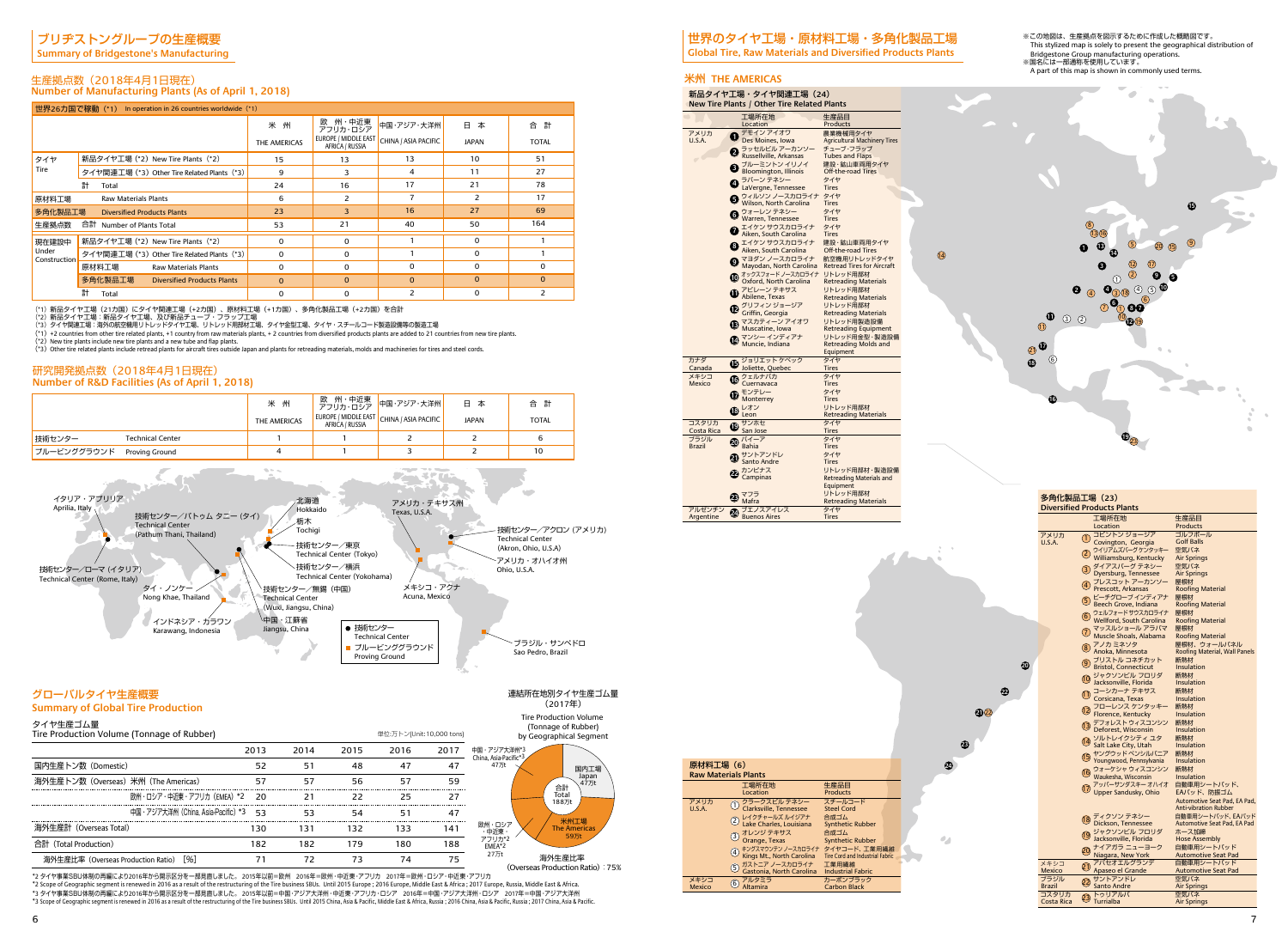**57**



#### 欧州・中近東・アフリカ・ロシア **EUROPE / MIDDLE EAST / AFRICA / RUSSIA**



| 原材料工場 (1)<br><b>Raw Materials Plants</b> |                           |                                                       |  |  |  |
|------------------------------------------|---------------------------|-------------------------------------------------------|--|--|--|
|                                          | 工場所在地<br>Location         | 生産品目<br><b>Products</b>                               |  |  |  |
| リベリア<br>Liberia                          | $\circledS$ /\- $\sim$ /\ | ブロック天然ゴム (農園)<br>Block Natural Rubber (Rubber Estate) |  |  |  |

● Shanghai 27 上海 28 広州<br>Guangzhou ● Changzhou 29 常州 ● Changzhou 30 常州 31 常州

生産品目 **Products** 

Polyurethane Foam 自動車用シートパッド、EAパッド<br>Automotive Seat Pad, EA Pad

中国 ⑦ 上海 ウレタン製品 ①<br>China Shanghai Polyurethane Foam Thailand

15 惠州<br>Huizhou

Automotive Seat Pad 事務機器用精密部品

Malaysia マレーシア **Philippines** 

**Malaysia**<br>フィリピン

**40 マネサール**<br>Manesar ● 41 チェンナイ Chennai

インドネシア (1) プルワカルタ<br>Indonesia (2) Purwakarta

※この地図は、生産拠点を図示するために作成した概略図です。 This stylized map is solely to present the geographical distribution of Bridgestone Group manufacturing operations. ※国名には一部通称を使用しています。 A part of this map is shown in commonly used terms.

8 a gcomhan an t-Iomraid an t-Iomraid an t-Iomraid an t-Iomraid and t-Iomraid and t-Iomraid and t-Iomraid and t-Iomraid and t-Iomraid and t-Iomraid and t-Iomraid and t-Iomraid and t-Iomraid and t-Iomraid and t-Iomraid and

合成ゴム

多角化製品工場(**16**) **Diversified Products Plants**

中国<br>China

ware<br>Synthetic Rubbe

| 新品タイヤ工場・タイヤ関連工場(17)<br>New Tire Plants / Other Tire Related Plants |                                       |                                                               |  |  |  |
|--------------------------------------------------------------------|---------------------------------------|---------------------------------------------------------------|--|--|--|
|                                                                    | 工場所在地                                 | 生産品目                                                          |  |  |  |
|                                                                    | Location                              | Products                                                      |  |  |  |
| タイ                                                                 | ランシット                                 | タイヤ                                                           |  |  |  |
| ⊕<br>Thailand                                                      | Rangsit                               | <b>Tires</b>                                                  |  |  |  |
|                                                                    | 2 リンケー                                | タイヤ                                                           |  |  |  |
|                                                                    | Nong Khae                             | <b>Tires</b>                                                  |  |  |  |
| Œ)                                                                 | チョンブリ                                 | タイヤ                                                           |  |  |  |
|                                                                    | Chonburi                              | <b>Tires</b>                                                  |  |  |  |
|                                                                    | のチョンブリ                                | タイヤ金型                                                         |  |  |  |
|                                                                    | Chonburi                              | <b>Tire Molds</b>                                             |  |  |  |
| インドネシア                                                             | (5) ブカシ                               | タイヤ                                                           |  |  |  |
| Indonesia                                                          | Bekasi                                | <b>Tires</b>                                                  |  |  |  |
|                                                                    | <b>15ワン</b>                           | タイヤ                                                           |  |  |  |
|                                                                    | Karawang                              | <b>Tires</b><br>タイヤ                                           |  |  |  |
| 台湾<br>Taiwan                                                       | 4 新竹<br>Hsin-Chu                      | <b>Tires</b>                                                  |  |  |  |
| ベトナム                                                               | ハイフォン                                 | タイヤ                                                           |  |  |  |
| ⊕<br>Vietnam                                                       | Hai Phong                             | <b>Tires</b>                                                  |  |  |  |
| インド                                                                | インドール                                 | タイヤ                                                           |  |  |  |
| ⊕<br>India                                                         | Indore                                | <b>Tires</b>                                                  |  |  |  |
| ⊕                                                                  | プネ                                    | タイヤ                                                           |  |  |  |
|                                                                    | Pune                                  | <b>Tires</b>                                                  |  |  |  |
| 中国                                                                 | 印 <sup>瀋陽</sup>                       | タイヤ                                                           |  |  |  |
| China                                                              | Shenyang                              | <b>Tires</b>                                                  |  |  |  |
|                                                                    | 田天津                                   | タイヤ                                                           |  |  |  |
|                                                                    | Tianjin                               | <b>Tires</b>                                                  |  |  |  |
| ®                                                                  | 無錫<br>Wuxi                            | タイヤ                                                           |  |  |  |
|                                                                    |                                       | <b>Tires</b>                                                  |  |  |  |
|                                                                    | 3 惠州<br>Huizhou                       | タイヤ<br><b>Tires</b>                                           |  |  |  |
|                                                                    | 香港                                    | 航空機用リトレッドタイヤ                                                  |  |  |  |
| ⊕                                                                  | <b>Hong Kong</b>                      | <b>Retread Tires for Aircraft</b>                             |  |  |  |
|                                                                    |                                       | 航空機用リトレッドタイヤ                                                  |  |  |  |
|                                                                    | 5 青島<br>Quingdao                      | <b>Retread Tires for Aircraft</b>                             |  |  |  |
| オーストラリア                                                            | リッチランド                                | リトレッド用部材                                                      |  |  |  |
| Australia                                                          | Richlands                             | <b>Retreading Materials</b>                                   |  |  |  |
| Λ.                                                                 |                                       | タイ・ラヨーン (建設・鉱山車両用タイヤ、航空機用タイヤ (新品))                            |  |  |  |
| 2019年生産開始予定                                                        |                                       |                                                               |  |  |  |
|                                                                    |                                       | Thailand (Rayong) for Off-the-road Tires, New Aircraft Tires, |  |  |  |
|                                                                    | scheduled to start operation in 2019. |                                                               |  |  |  |
| A                                                                  | タイ・チョンブリ (航空機用リトレッドタイヤ)               |                                                               |  |  |  |
| 2019年生産開始予定                                                        |                                       |                                                               |  |  |  |
|                                                                    |                                       | Thailand (Chonburi) for Retread Tires for Aircraft, scheduled |  |  |  |
| to start operation in 2019.                                        |                                       |                                                               |  |  |  |

工場所在地 Location

32 shenyang 33 <sub>Tianjin</sub> 34 武漢<br>Wuhan **③ <sup>開平</sup> Kaiping** 

Bicycles

自転車

防振ゴム

空気バネ 自動車用シートパッド Air Springs 発泡ゴム、ウレタン製品、 Foamed Rubber, Polyurethane Foam, Office Equipment Components

Hose Assembly, Hydraulic Hoses, Components of Hydraulic Hoses

ゴムクローラ、防舷材 Anti-vibration Rubber

ウレタン製品

ホース加締、油圧ホース、金具

Rubber Tracks, Marine Fenders

Changzhou

工場所在地 Location

| 生産品目                                   |
|----------------------------------------|
| <b>Products</b>                        |
| テニスボール                                 |
| <b>Tennis Balls</b>                    |
| 防振ゴム、自動車用ホース、高圧ホース、                    |
| 自動車用シートバッド、コンベヤベルト                     |
| Anti-vibration Rubber.                 |
| Automotive Hoses, High-pressure Hoses, |
| Automotive Seat Pad, Conveyor Belts    |
| ウレタン製品                                 |
| <b>Polyurethane Foam</b>               |
| ムンクス製品、プッシュロック、                        |
| 事務機器用精密部品                              |
| <b>MNCS, Push Locks,</b>               |
| <b>Office Equipment Components</b>     |
| 防振ゴム                                   |
| <b>Anti-vibration Rubber</b>           |
| 防振ゴム                                   |
| <b>Anti-vibration Rubber</b>           |
| 防振ゴム                                   |
| <b>Anti-vibration Rubber</b>           |

● 37 ラヨーン Rayong

● 38 シャーアラム Shah Alam ● 39 カビテ Cavite

Thailand

タイ

India インド

36 チョンブリ Chonburi